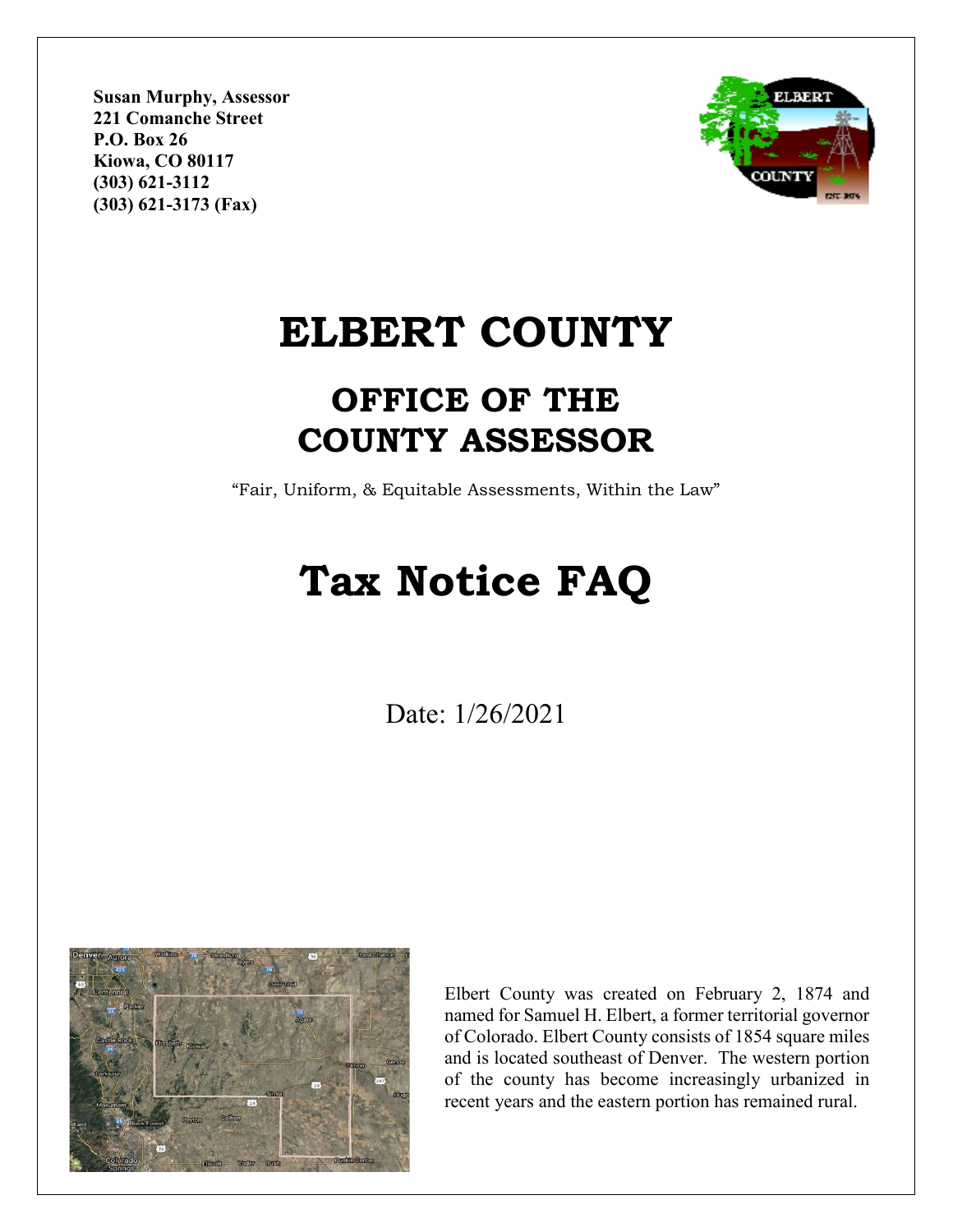1) Why is my property value so high?

*Colorado's Assessors are mandated by state statue to revalue their counties every odd number year. The constitution states that residential properties are valued solely by the market approach (commonly known as the sales comparison approach.) This approach utilizes sold properties within an 18 month base period. Counties can use sales that occurred prior to the base period in 6 month increments up to 5 years. These sales are analyzed and studied to produce accurate valuations for the appraisal date June 30 of every even year. Every property is brought to a level of value as of that appraisal date (June 30). In an appreciating market where properties are selling for more as time progresses, it is common to see valuations rise. The same trends apply IF the market were to be declining; house values would typically decrease. The property value that the Assessor Office determines is at market value (essentially what properties would sell for in an open market as of June 30, the appraisal date).*

2) How does the Assessor's office know the value when there are no sales near my property?

*The available sales closest to the subject property will be utilized in a sales comparison approach. Adjustments are made to the sales to provide comparable properties. These sales provide an indication of value and require review. This process is commonly performed by the Assessor's Office during the Appeals period, May*  $I^{st}$  *– May 31<sup>st</sup>.* 

#### 3) Why are my taxes so high?

*Where is the property located?*

*Mill Levies may vary throughout the county. Similar properties, despite close proximity, may have a significantly different taxes because of the different applicable taxing authorities.* 

*Did the property change classification?* 

*Properties may have abandoned an agricultural classification. The property's land is now at a market value. Generally, there is always an increase in value but not always an increase in taxes.*

*Residential classification has a 7.15% assessment rate*

*Everything else i.e. agricultural land, vacant land, commercial has a 29% assessment rate*

*Did anything change on the property record?*

*Was the property inspected and why? (Look at Account Remarks)*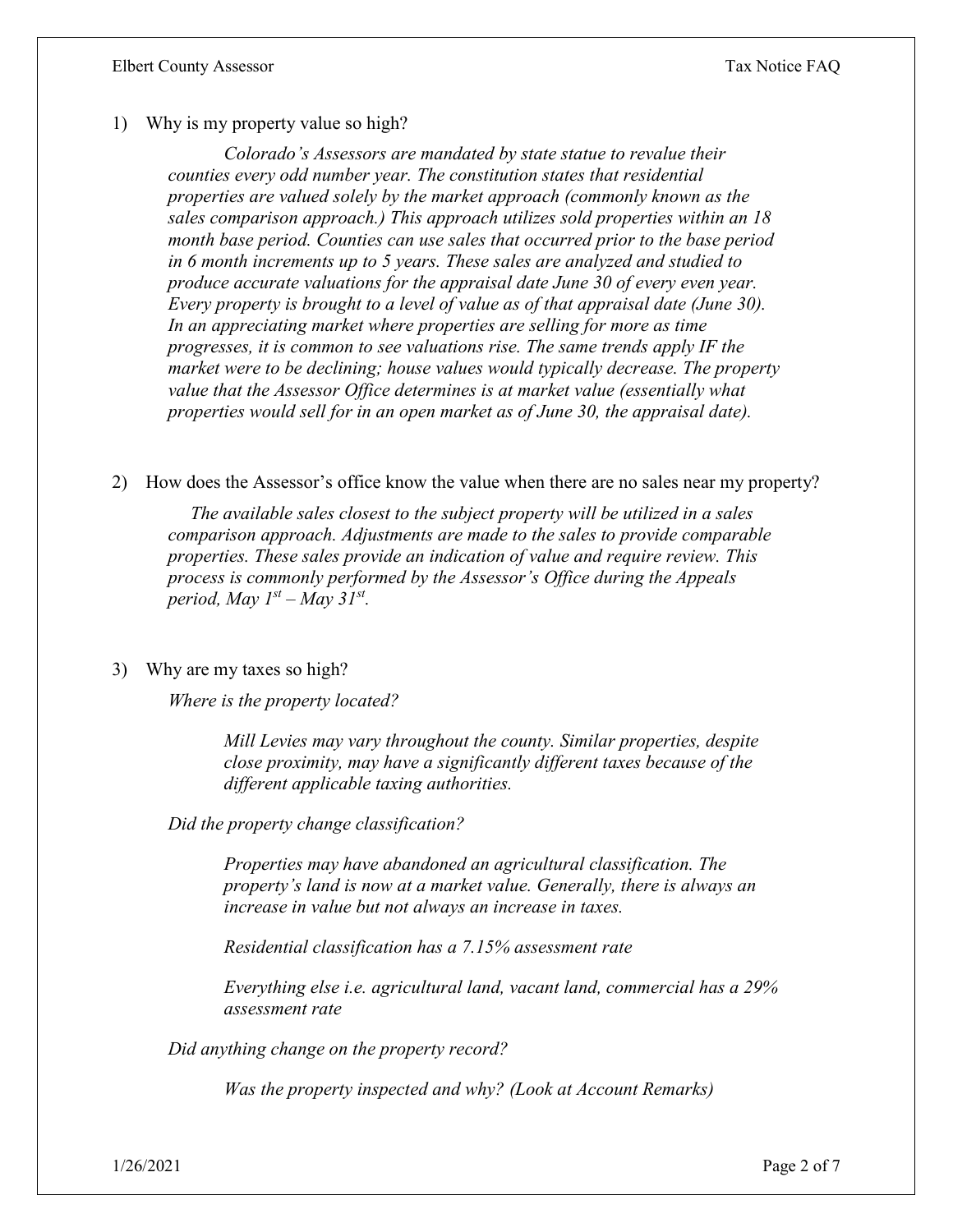*NEW CONSTRUCTION- any new improvement added within the last year would generally add value to a property*

*OMITTED VALUE- any value added that was not previously captured in previous valuation*

*CORRECTION- any value changed due to the updating of a property record and its characteristics*

*Improvements add value and may include but not limited to:*

- *Finished Basements*
- *Additional square footage for residence or other structures*
- *Added bathrooms, rooms, or garages*
- *Extensive remodeling*
- *Additional structures*
- 4) Why did my value go up so much compared to my neighbor?

*Several factors contribute into the valuation of each property. Property location, size, and characteristics can contribute some of the most significant roles in producing value. These factors may vary and result in a different value than a neighbors.* 

5) You have my bedrooms listed as 3 but I only have 2 bedrooms. That should lower my value, right?

*Because bedroom counts are highly correlated with finished square footage, changing the number of rooms typically will not change value because it is being adjusted for in our square foot rate. Similar methodology for the value of kitchens correlated within the finished square footage.* 

6) I purchased my home for \$400,000 in 2019. How can the value be \$500,000 for 2021? *Did the property characteristics change at all?* 

> *NO, NOTHING ABOUT THE PROPERTY HAS CHANGED. State statute requires the assessor's office to apply adjustments for market condition changes commonly referred to as time adjustments. Properties that sold further from the appraisal date (JUNE 30, 2020) may have larger adjustments, depending on the real estate market, to bring them to the correct level of value. The Assessor's office is required to re-value the county every odd numbered year. For the 2020 Reappraisal, the county has identified a median percent increase of 10%.*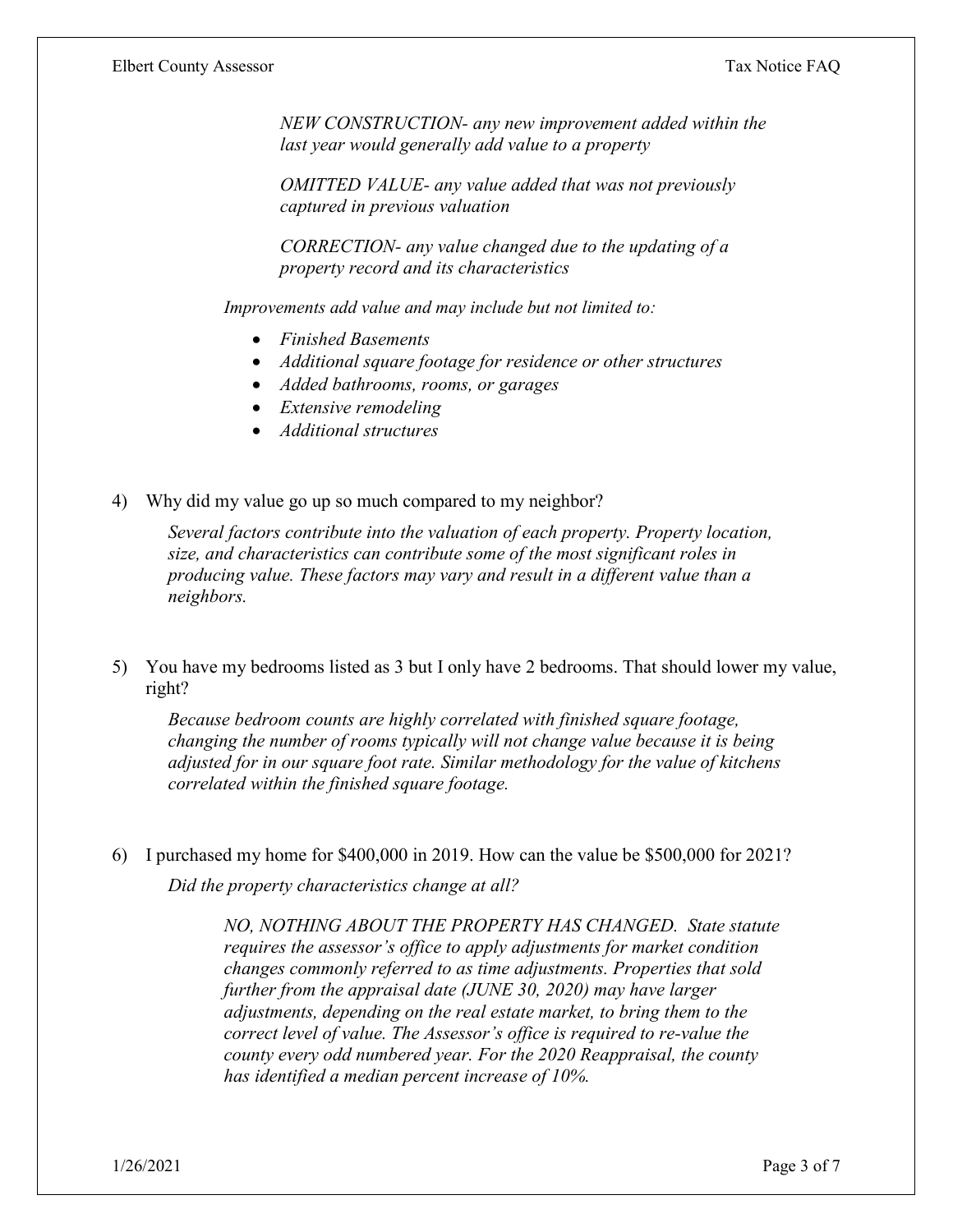*YES, CHARACTERISTICS HAVE CHANGED. Updated property records may reflected different value because of new construction, omitted value, or corrections. Typically, one or all of these could add or change the value depending on the nature of the changes made. Look at the property specific remarks to indicate which type of change occurred.*

#### 7) Why did my taxes go up when nothing has changed?

*Colorado's Assessors are mandated by state statue to revalue their counties every odd number year. The constitution states that residential properties are valued solely by the market approach (commonly known as the sales comparison approach.) This approach utilizes sold properties within an 18 month base period. Counties can use sales that occurred prior to the base period in 6 month increments up to 5 years. These sales are analyzed and studied to produce accurate valuations for the appraisal date June 30 of every even year. Every property is brought to a level of value as of that appraisal date (June 30, 2020). In an appreciating market where properties are selling for more as time progresses, it is common to see valuations rise. The same trends apply IF the market were to be depreciating; house values would typically decrease. The property value that the Assessor Office determines is at market value (essentially what your property would sell for in an open market as of June 30, the appraisal date).*

8) My rural residence has an agriculture land classification and my value had a big change. I am still agriculture. What happened?

*Elbert County re-stratified market areas in the county during the 2017 reappraisal. Historically there was not a good tool to adjust for market differences for parcels that fell outside of a subdivision (or town). Defining market areas allows for adjustments to those properties.*

*Example: Two identical properties are being valued. Property A is located on the Western Side of the county and Property B is located on the Eastern side of the county. Although identical properties, they would have different values due to different market forces. Identifying these market areas allowed the assessor's office to accurately value these rural properties.* 

#### 9) How can I change my mailing address?

*Elbert County requires that the property owner fills out a change of address form. This form can be found on our online website or in office. We require a signature of the property owner(s) on this form; otherwise the form is not valid. This is to ensure that the property owner(s) is the only source for address changes.*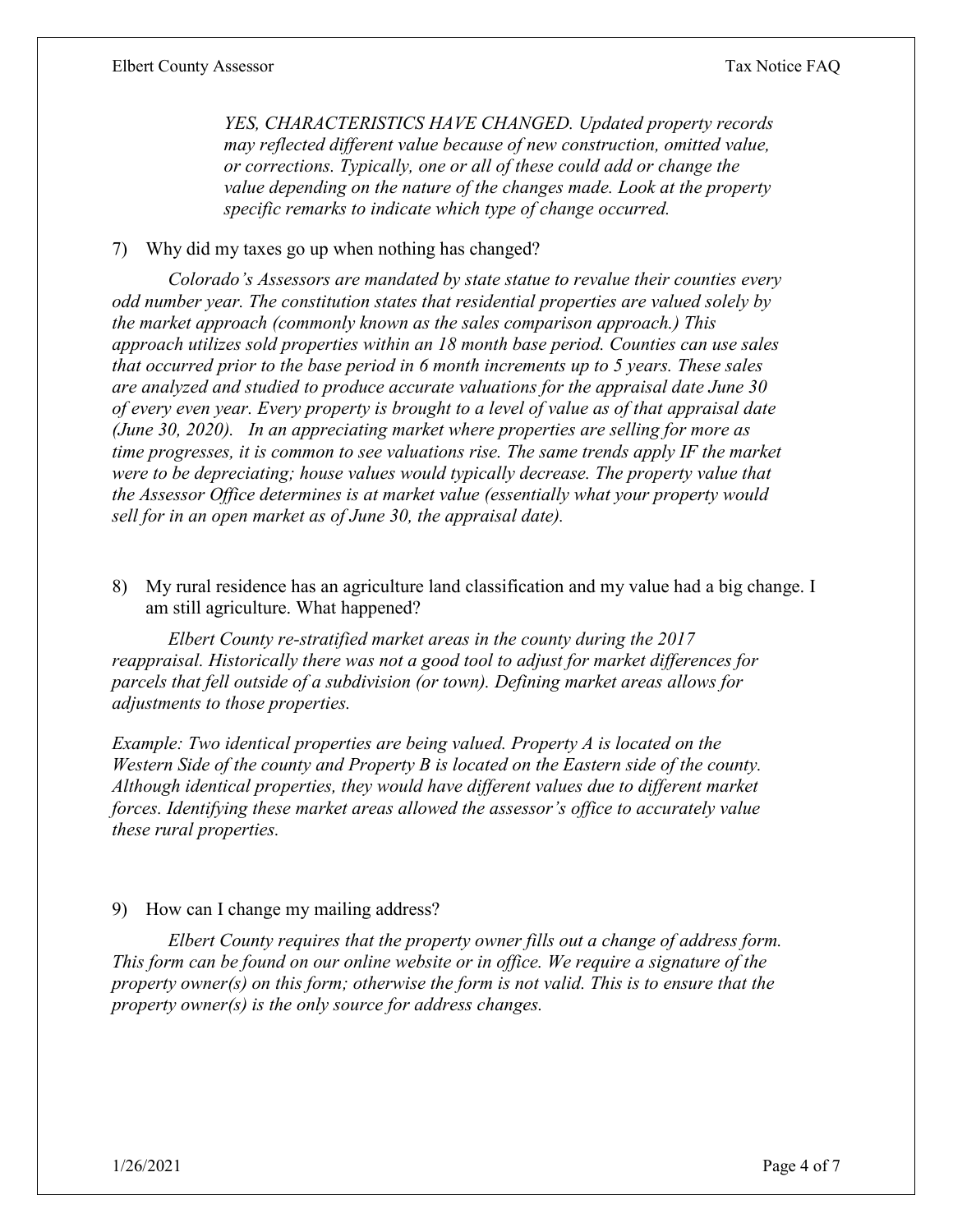10) When are taxes due?

*There are two options to pay property taxes: Balances can be paid in full by April 30, or taxes can be paid in two installments. The first half is due by the last day of February, and the second half by June 15th.* 

11) My escrow/mortgage company pays my taxes, why am I getting this notice? You need to contact my mortgage company.

*Every homeowner receives a copy of their tax bill. It is the responsibility of the homeowner to contact their mortgage company to make the determination if the tax bill is paid through the mortgage company.* 

12) I just closed on my house and have only owned the home a few months in 2020, why do I have to pay this bill?

*Taxes are typically prorated at closing. Please review your settlement statement for proration inquiries of your taxes.*

13) I sold my business in July, why am I getting a personal property tax bill?

*If personal property is sold with the business and we do not receive a change of declaration. The property tax bill will be sent to the original personal property owner. This will continue until a change of declaration is filed.* 

14) My tax bill stated parent account has delinquent taxes, what does this mean?

*Unfortunately, the assessor's office is not responsible for this portion of the tax bill. Taxpayers will need to contact the Treasurer's office with any question or concerns pertaining to "parent" or "child" tax bill concerns.*

15) This is ridiculous! I am not paying this! What are you going to do about this?

*As the Assessor's office, it is our duty to provide the county and its taxpayers with fair, uniform, and equitable assessments. If you feel your valuation is erroneous or inaccurate, taxpayers have the right to appeal their value. Notices of value are mailed May 1st and the statutory appeals period is the following 30 days. If you miss this deadline your next avenue would be to file an abatement petition after the tax bills are mailed. These forms let you state the reason that your property was valued incorrectly and the parcels will be reviewed. A notice of determination will be mailed to the taxpayer in both appeal procedures.*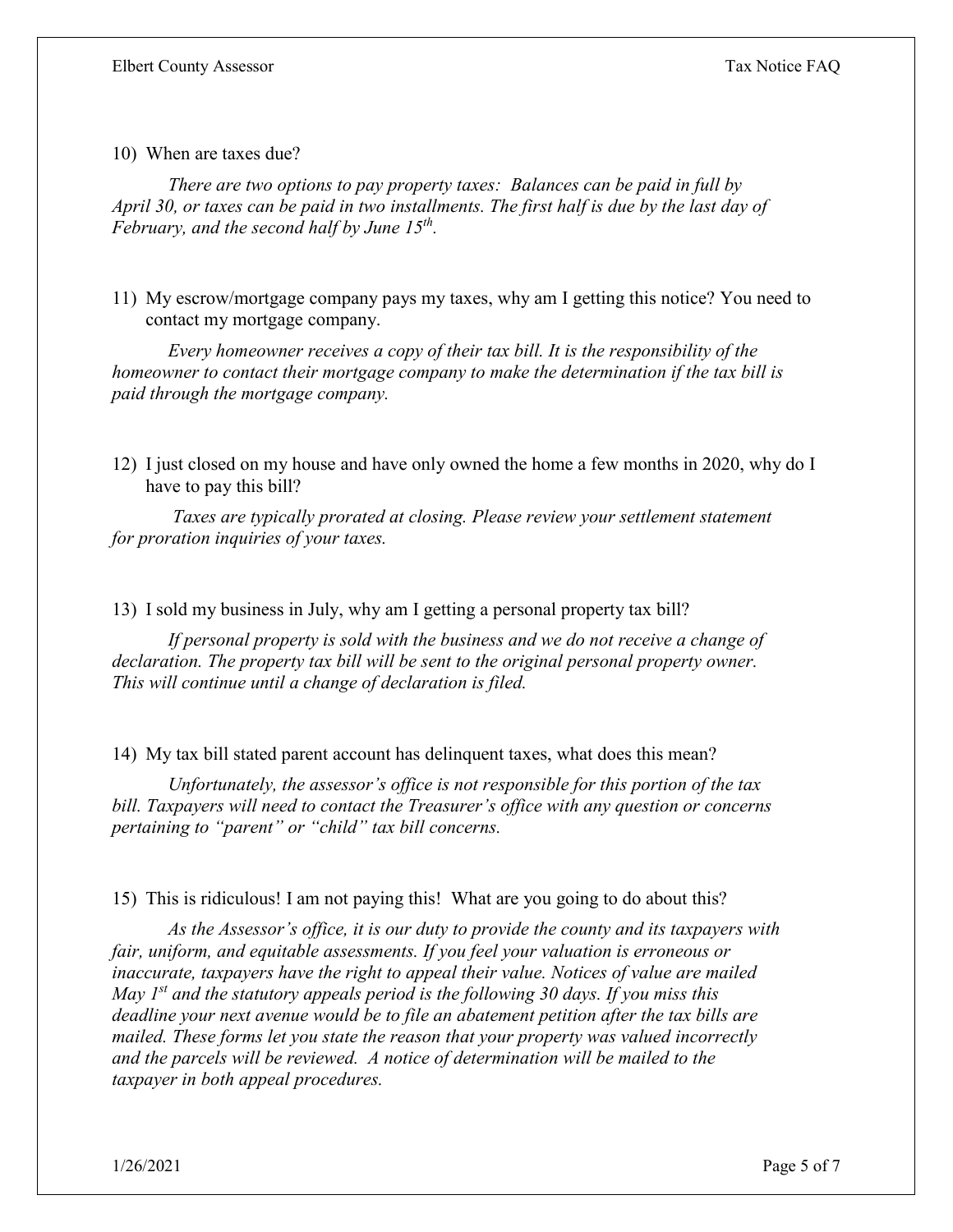*\*Note: If you appeal your value you are not eligible to file an abatement petition.*

16) My value is way too low. My neighbors have their house listed for way more than you have my value. Why is my value so low?

*Several factors contribute into the valuation of each property. Property characteristics and location are both contributors to the value of the property. These factors may vary and result in a different value than neighbors. The valuation of each reappraisal is June 30th of every even numbered year. The level of value for your property is as of that date. With changing market forces and time those values may not reflect the current value the further you get away from the appraisal date.* 

#### 17) Can I pay my property tax bill online?

*Yes you can pay your taxes online. The website is [www.elbertcounty-co.gov.](http://www.elbertcounty-co.gov/) Under our "Online Services" select "Pay Property Taxes." If you have any problems or concerns, please contact our office or the treasurer's office.* 

#### 18) Why did I not receive a tax bill for personal property this year?

*Declarations of personal property are to be sent to the Assessor's office every year. If your personal property is valuation is \$7,900.00 or more it is considered taxable. Anything below that is considered tax exempt and you will not receive a bill. If your personal property valuation is above \$7,900 and you did not receive your tax bill please contact our office to confirm we have the correct and most up to date mailing address.* 

19) This is the first time I have seen the value! Why didn't you let me know my value changed? Do you have the correct mailing address?

*Every year the Assessor's office is tasked with notifying property owners of their property's level of value. This is referred to as the NOV (Notice of Value). NOVs are mailed or emailed (upon request of taxpayer) no later than May 1st. Even numbered years are referred to as intervening years which mean properties are not reappraised. Your tax bill will state that a NOV will not be mailed out if the value has not changed during the intervening year. If you did not receive an NOV or tax bill, our office may not have the most up to date mailing address. If the address is not correct Elbert County requires that the property owner fill out a change of address form and submit it to our office via email, mail, or in person. We require a signature of the property owner(s) on this form; otherwise the form is not valid. This is to ensure that the property owner(s) is the only source for address changes.*